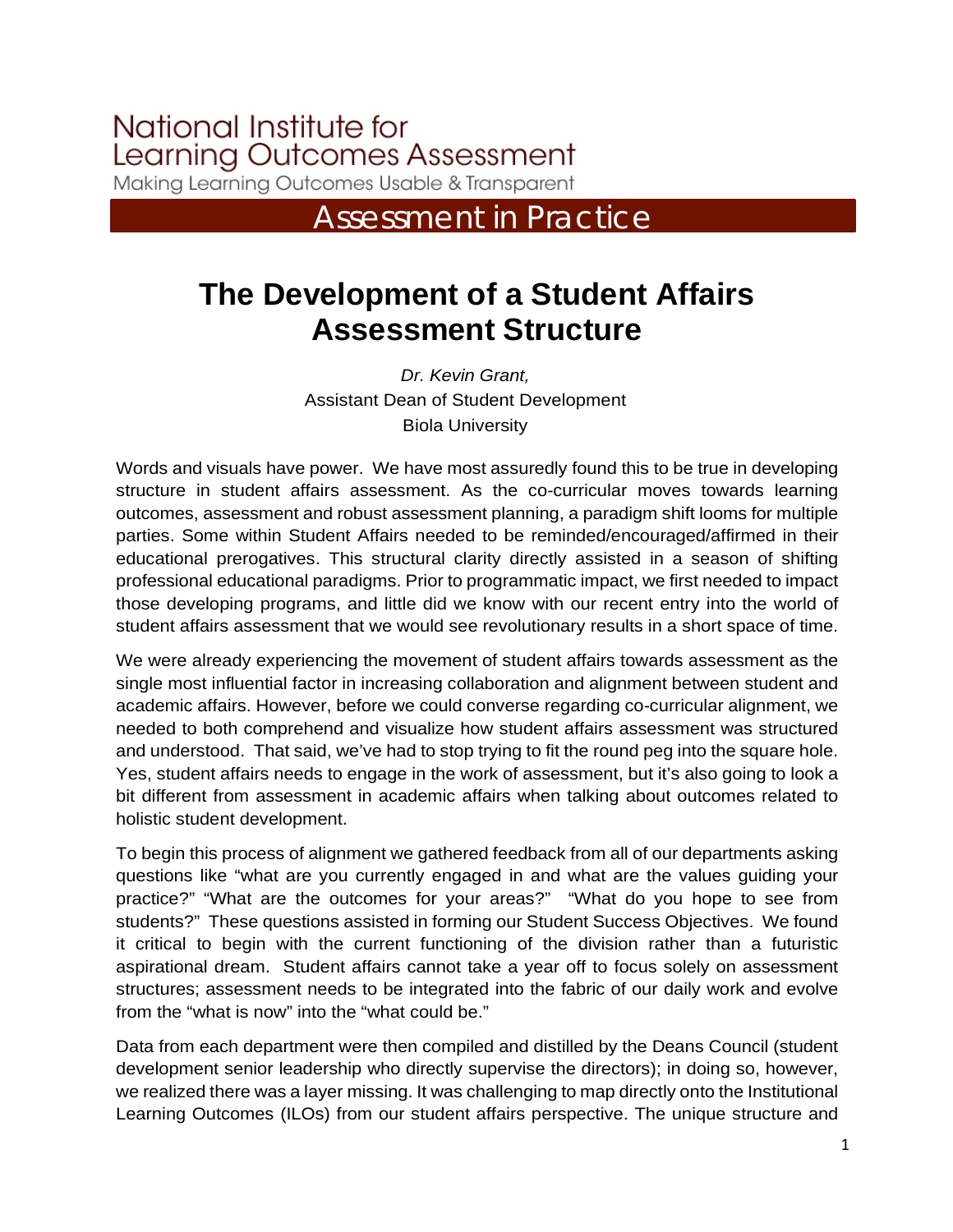work necessitated a unifying layer between the ILOs and the Program Learning Outcomes (PLOs). As such, a broad set of Divisional Learning Outcomes (DLOs) were created. These outcomes brought together the extremely diverse threads of the student affairs scope. The graphic in Figure 1 illustrates the relationships between the various outcomes—institution, program, and division. I have modified some of our faith-based language to be more applicable in a generalized educational context.



## Figure 1: Student Affairs Learning Outcomes Structure

In addition, each of our Student Affairs departments created Strategic Educational Plans. These plans included their Program Learning Outcomes, departmental goals and their plan for assessing each of their PLOs over the next three years. Each department was required to map departmental goals onto at least two of the four Divisional Learning Outcomes.

We initially implemented a four-year program review cycle in which departments would rotate through approximately two outcomes at a time (Figure 2). After consultation with sister institutions, we have since shifted to an all-encompassing review model every four years. Now the entire division comes together for a "year of assessment." We hope this will maintain momentum throughout the year and departments will not experience isolation, as now the entire division will be together in the same boat.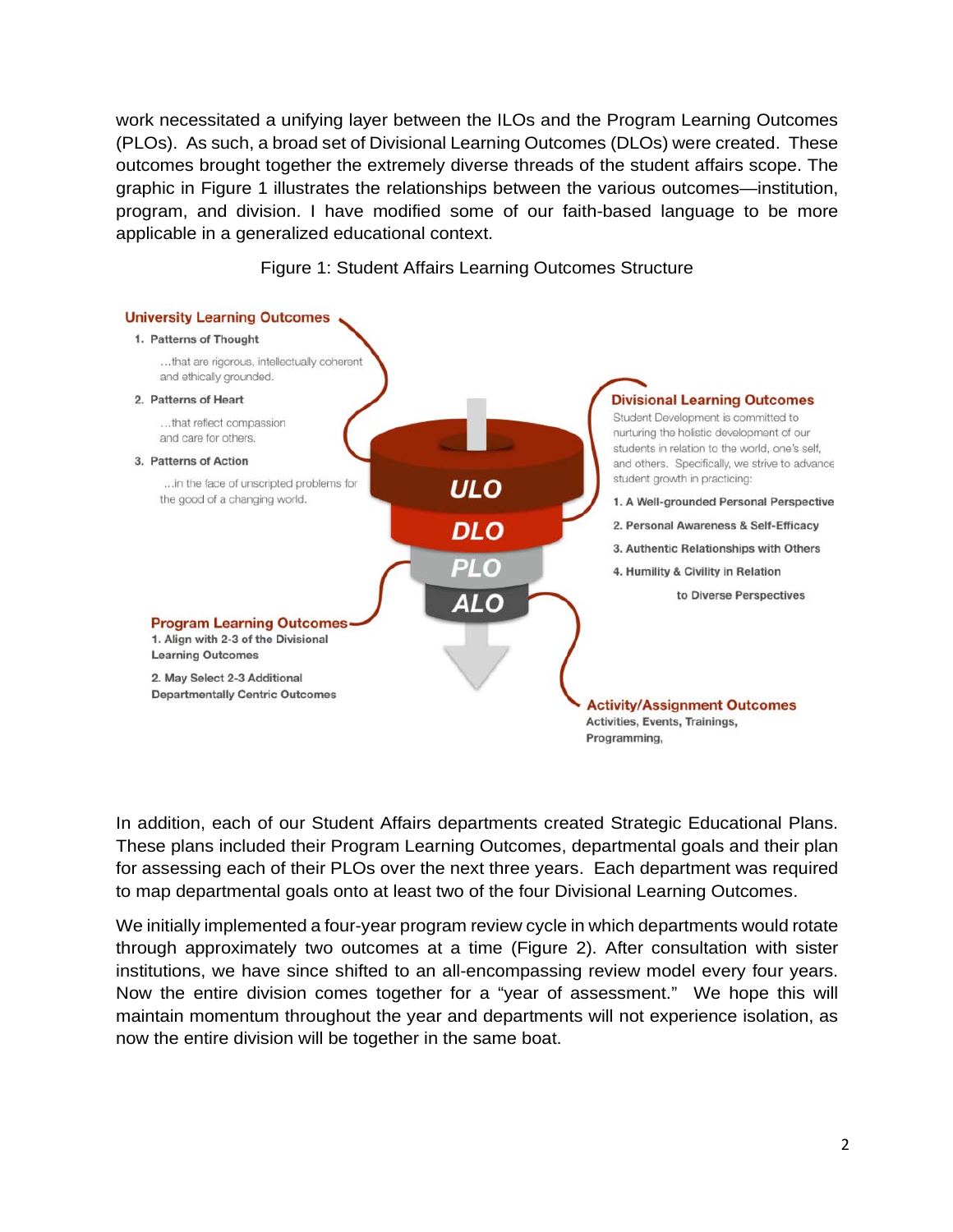## **STUDENT DEVELOPMENT ASSESSMENT CYCLE -**

## **Pre-Work**

- **Strategic Educational Plans**
- Mission, Vision, Values
- Program Learning Outcomes



This mapping process yielded some important discussion and distinctions. For example, if departments are not connected with the overarching outcomes of Student Affairs, then perhaps they should be moved to another division or they may need to consider adjusting their alignment. These conversations proved to be invaluable as we had initially failed to differentiate between programs and services. These areas still maintain departmental goals, but to force the development of learning outcome alignment for the sake of alignment is just plain futile... again, square peg meets round hole.

Professional competencies for student affairs professionals were also considered in the process. Because the types of professionals we strive to be ought to impact our work with students, it made sense to look at what is expected of student affairs professionals as outlined by the ACPA/NASPA Professional Competencies. As such, we have integrated professional development into the conceptual, ideological and strategic framework of our division (Figure 3). This provided another level of visual clarity and cohesion to several components within our Student Affairs unit.